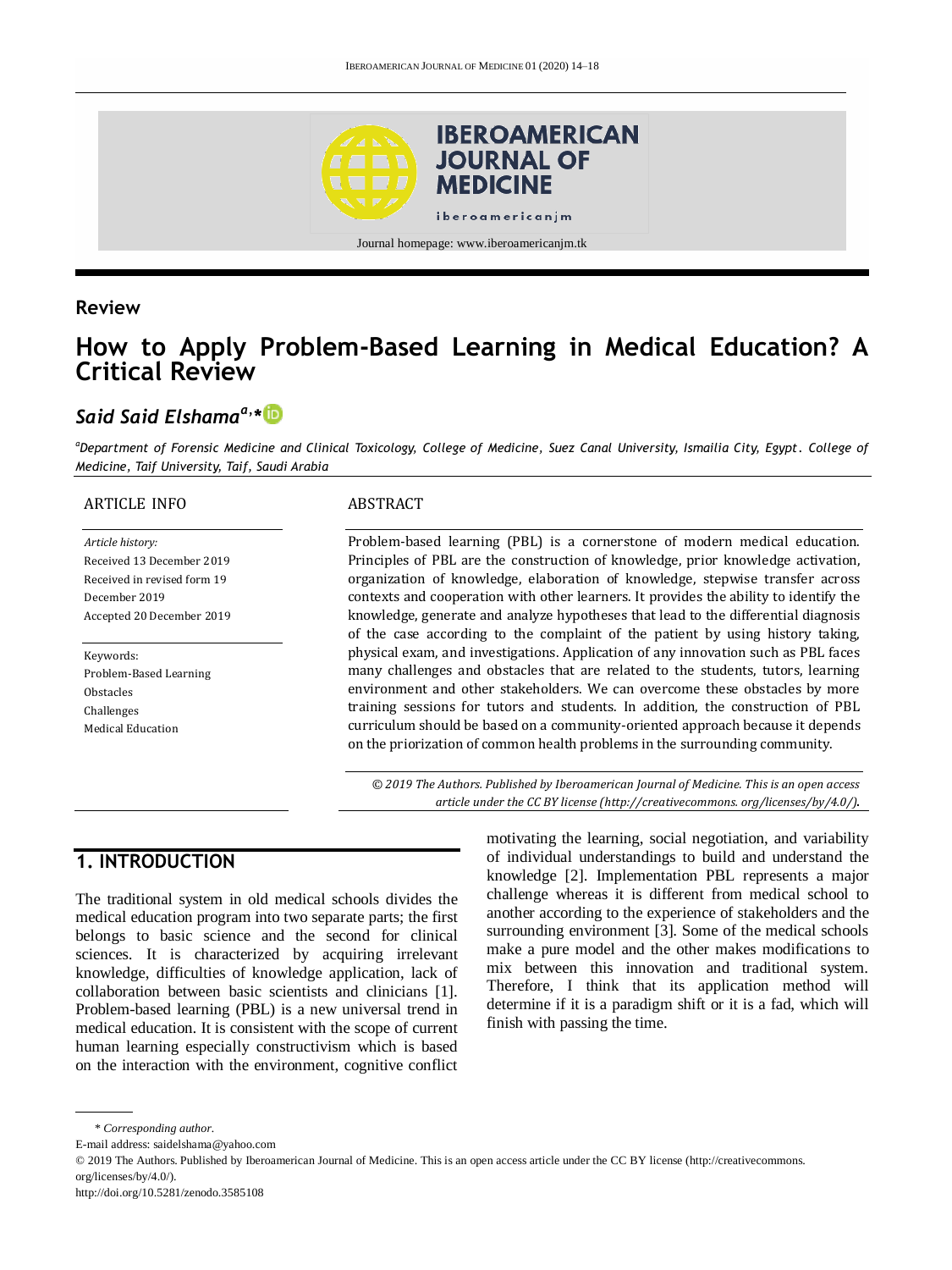## **2. SCOPE OF PBL**

PBL is a new trend in medical education in recent years whereas many medical schools in the world adopt this trend although its usefulness and effectiveness as an instructional technique is still controversial. Some researchers reported that problem-based learning application leads to successful learning while the others confirmed the contrary. In the practice field, the graduate of problem-based learning is creative, more independent, more efficient and better in the interpersonal competencies such as communication with the patient and the leadership [4].

Problem-based learning is considered developed from the constructivist theory which encourages the learner for constructing the relevant knowledge. Therefore, it involves the learner and leads to deep understanding levels; it motivates the learner to engage in the learning process. Consequently, it leads to active learning in contrast to the traditional methods of learning which encourages the learner passivity [5]. Hence, the role of the teacher in problem-based learning is a facilitator or guide that is different from his role in the traditional system as a transmitter of knowledge [6].

PBL is an active and dynamic process because it uses the self-directed learning approach as well as the development of critical thinking and problem-solving skills. Thus, the learners take more responsibility for their learning with more chance for the development of transferable skills such as communication skills, teamwork, and problem-solving [7].

Problem-based learning adopts a formative evaluation of the learner based on continuous feedback between tutor and learner on the contrary to the evaluation methods in the traditional system that is based on a summative approach [8].

Although advocators of problem-based learning application consider it the best in comparison with the traditional system, opponents have another opinion which shows that problem-based learning is less effective and less efficient than traditional system based on the evidence that is obtained from some published articles that support their claim [9]. These articles indicated to overwhelmed learner's memory in problem-based learning because of the leaner cognitive overload. It claimed also that it is an unrealistic enterprise because it needs extra time for the construction of knowledge by the learners. Moreover, some researchers found that learners in the traditional system outperformed on their peers who taught by using problem-based learning. They found also that learners of problem-based learning were less likely for retaining the new knowledge. According to these findings, they consider the problembased learning is an ineffective approach [10].

With respecting the opinions of opponents which are based on these articles, but we cannot generalize these findings which are limited in comparison with a large number of articles that support problem-based learning efficacy. This sample of these articles was limited because it was

depended on a restricted number of learners. Furthermore, there was a gap in the researches on how problem-based learning is used effectively with intermediate and advance learners outside the medical field.

Some articles have a weakness point for the applied definition of problem-based learning and then its investigating topic is not considered problem-based learning. Because of a revision of the different views about adoption problem based learning as a new trend in medical education, we can conclude that problem based learning to provide the learner with many opportunities to examine and try out. Moreover, it gives the chance for the learner to discover what needs to learn, develop skills for higher performance achievement, process the information and define positions with the evidence and logic argument, improve communication skills and practical skills. Therefore, problem-based learning is the best in comparison with the traditional system.

#### **3. THE CURRICULUM OF PBL**

Community plays an important and active role in student learning in this trend because it is considered as a resource for the learner, therefore curriculum of problem-based learning should be relevant to community health needs [11]. Construction of this curriculum depends on the prioritization of common health problems in the community by using the bipolar theory. This theory has two wings; the first wing is faculty objectives and the second is basic disciplinary topics. Distribution of these common health problems in the curriculum depends on the objectives of each educational phase and module [12]. We face some obstacles during the application of a communityoriented curriculum such as some learning objectives and basic disciplinary topics that are not matched to prioritization of health problems, so we can overcome these obstacles by adding non-priority problems to the curriculum for an educational purpose such as forensic problems.

In the related context, there is a Network: towards unity for health that adopted principles or indicators, which determine the prioritization of common health problems in the community [13]. These indicators are prevalence, preventability, treatability, disability, impending future outbreak, social and economic impact, interdisciplinary input and burden of illness (morbidity and mortality) of health problem with a presence of national control programs and prototype value of the health problem for other similar health problems [14].

#### **4. IMPLEMENTATION OF PBL**

There many obstacles and challenges that face the implementation of problem-based learning in many medical schools, which adopts this innovation. Therefore,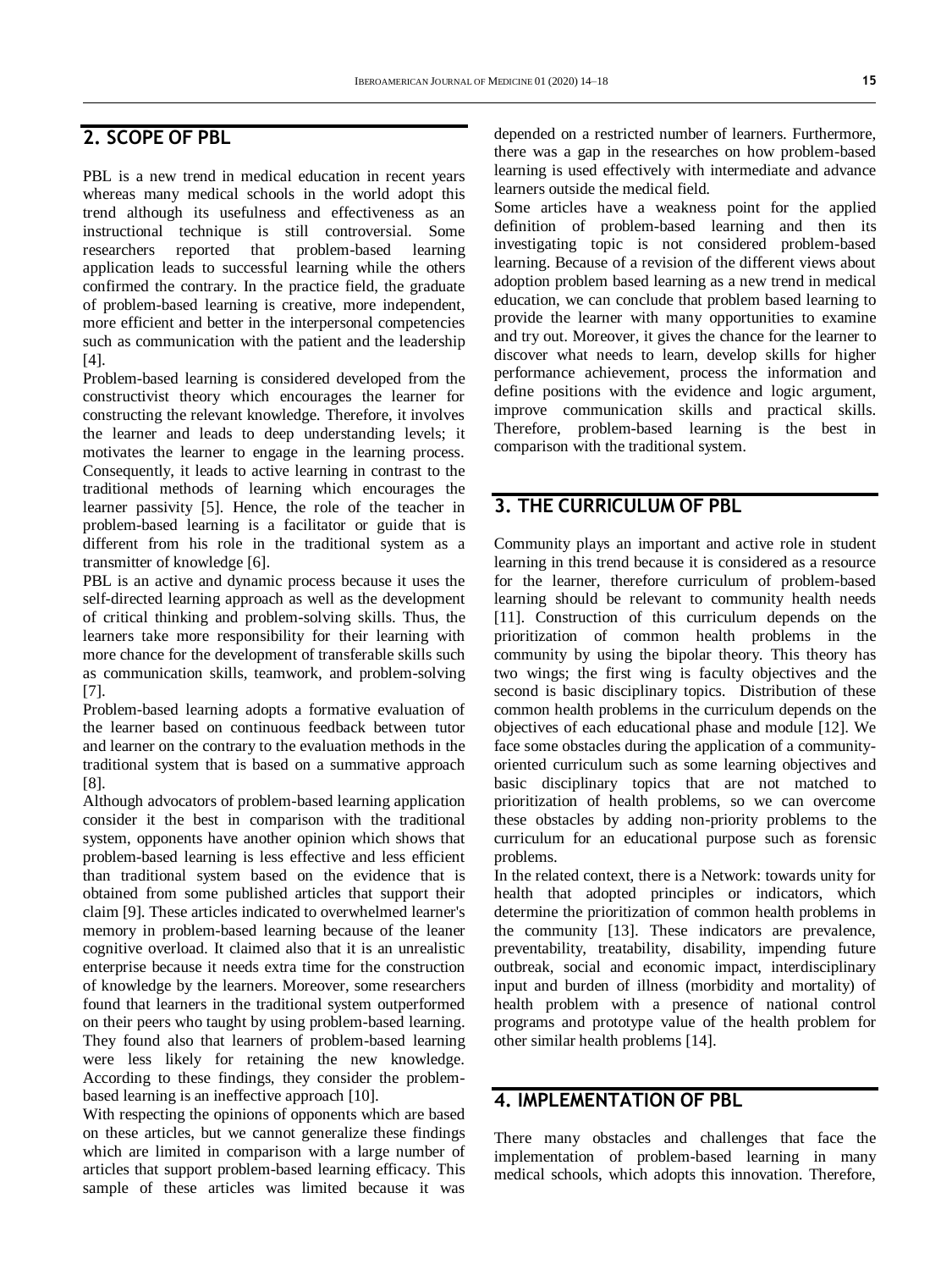at first, I think that the identification of the target educational objectives of problem-based learning will provide a more accurate and successful application for this new system.

The concept of these educational objectives is an acquirement of knowledge that is better retained, usable in a clinical context and integrated. Moreover, good dynamic learning which is relevant to the medical career and related to the student's needs. Beside motivated and studentcentered, developing the problem-solving and interpersonal skills, the clinical sense, and promotion the ability to work in teamwork, independent self-directed critical thinking, and the learning skills. Problem-based learning is considered life-long learning based on integration with different disciplines (curriculum, teaching, assessment) [15, 16].

From the previous presentation about the problem-based learning system, I will attempt to list common obstacles that face its implementation in some medical schools according to some research based on sound scientific rules. The first obstacle is the strategy of education in the preuniversity stage (teacher-centered strategy) whereas students adapted on it for long years. I think that this strategy is a major problem for the application of problembased learning because this innovation depends on a different strategy (student-centered learning).

Furthermore, the selection of students for admission in the medical school depends on academic achievement in a secondary school; it should depend on the ability of student for a professional practice that is detected by structure interview to show life experiences, motivation, empathy, tolerance, interpersonal communication skills, orientation towards the teamwork and enthusiasm.

In addition, the character of students, which depends on memorization, loss of autonomy and missed applicable experiences, is a second major obstacle; it is related to the first obstacle because it is the output of the teachercentered learning strategy.

Absence of considerable communication between new medical schools, which adopts PBL and old schools in the world that applied it for many years to get the experience of the application. Therefore, the hesitation was the title of application of PBL in many medical schools whereas the repeated curriculum changes were done apart from the time if it is enough or not to judge the experiment. For example, the first batch in one of the medical schools graduated via a curriculum that was different from the curriculum of the second batch in the same medical school although the interval period did not exceed one year.

On the other hand, the learning environment especially the organizing environment is missed. The psychosocial component of the learning environment represents a major obstacle for developing the problem-based learning approach such as freedom of expression and accepting of the differences.

Moreover, concepts of problem-based learning and the philosophical view of constructivism, which adopt how to build and gain knowledge, are vague for students and facilitators. In addition, there are many aspects of the learning process in these medical schools, are still under the umbrella of the traditional system and its formats such as lectures and labs. Besides, all methods of student assessment depend on content acquisition, not on the content application.

#### **5. HOW TO DESIGN AN EDUCATIONAL PROBLEM "SCENARIO"?**

Finally, I think that one of the important factors that lead to the failure of problem-based learning during its application, it is an imperfect design of the educational problem. Therefore, the involved persons in this discipline should recognize how to construct a successful educational problem and identify its characters that help to achieve its success?

There are many steps that should be done for constructing the educational problem; identification of the learning objectives according to the aims of the educational block should be done at the first and then it should involve these objectives in the problem. Problem design (scenario of the problem) should encourage the student to think, generate and rank hypotheses, integrate knowledge and identify the learning objectives [17, 18]. Designer of the educational problem should construct the case template that it should be built in a systemic, integrated and logical flow problem with authenticity. It should adjust the problem according to the needs of the learners and the stage of the curriculum [19]. The designer should construct the starting point as a trigger point to encourage discussion among the learners with the application of the deductive approach. The problem should be in the present tense; it should contain some information such as age, occupation, and investigations to initiate and moderate the thinking process (brainstorming). It should formulate a tutor guide about how to solve this problem within the target learning objectives for the problem. Moreover, the delicate revision for the problem should be made by the related consultants before its release to the learners. Finally, a feedback system should be created from students and tutors for more qualification of the problem during its teaching in the second time [20].

## **6. CRITICAL VIEW**

Unfortunately, the previous characters of good problem design were missed in many medical schools that apply this discipline besides other related factors and then discussions (brainstorming) in small groups (problembased learning) did not achieve the desired results and many defects were shown during the implementation.

At the first, there are no ground rules for basic procedures matters such as the respect of starting and finishing time, duration of the discussion, and the rules of individual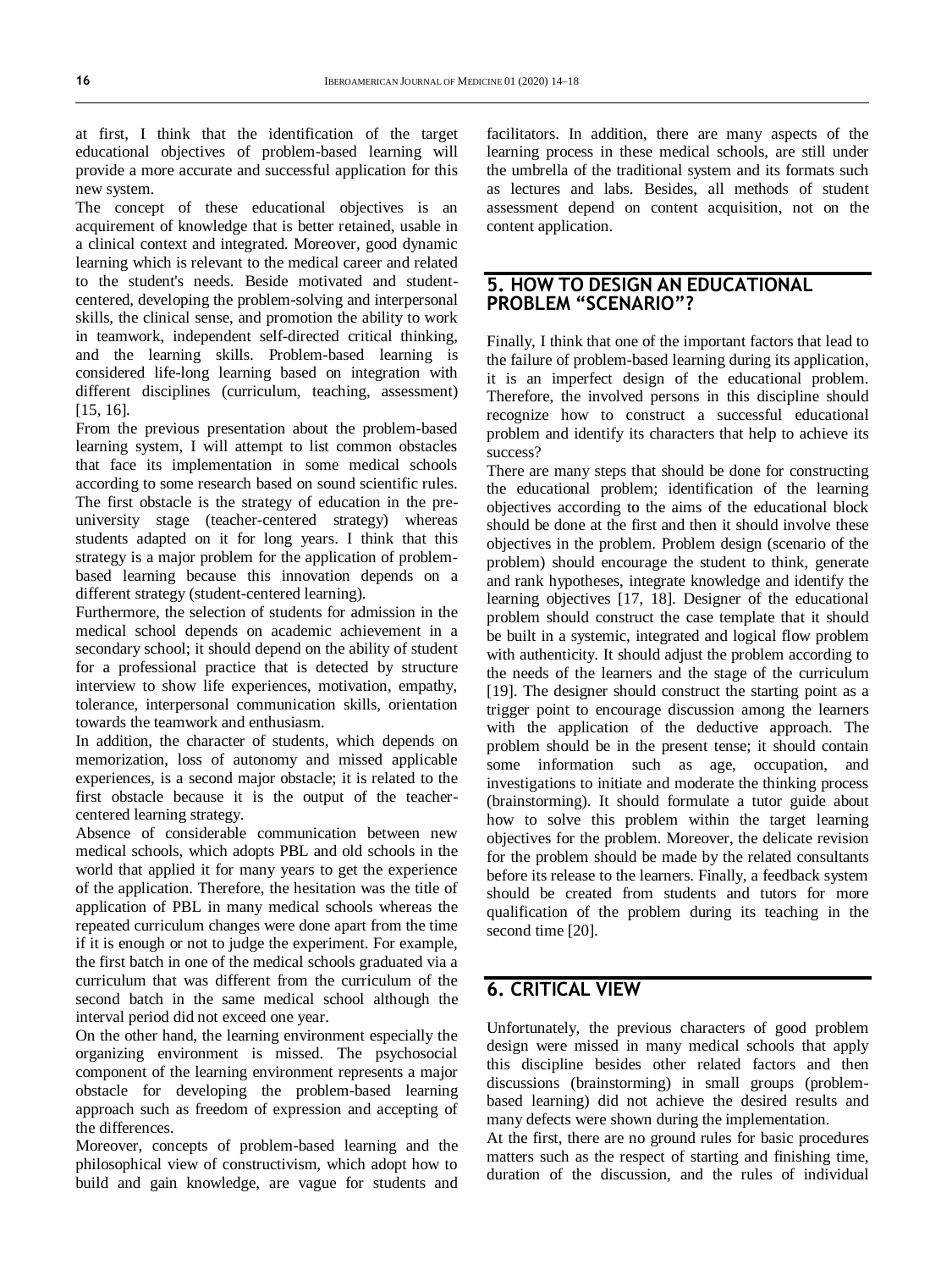participation and effectiveness group evaluation. In addition, the selection of students group is not balanced for the culture and academic background but it depends on the personality knowledge only. Therefore, dysfunctional groups represent a major challenge because of absent the ground rules, which can resolve this problem. Furthermore, group dynamic which means active participation of all students group is missed and also teamwork performance is not present [21].

Moreover, many changes and modifications carried out in many medical schools to modify the discipline of PBL. Some medical schools adopted one session for brainstorming and debriefing depending on creating a handout for students (reading material) as a scientific reference for the students in this session. Other medical schools adopted PBL as two separate sessions, the first is a brainstorming session and the second is debriefing session, and the students become to depend on different books and the internet as references in the debriefing session.

Furthermore, the concept of the tutor (facilitator) of small group discussion sessions is not clear for most of the involved staff members in many medical schools that adopt problem-based learning. The job description of the tutor in this innovative system should be the promotion of studentcentered and self-directed learning, and fostering a team approach to solve the target problem and then the tutor should not be a source of the knowledge but he facilitates discussion by posing questions to resolve the problem.

The major obstacle during the implementation of problembased learning in traditional medical schools is due that some of the tutors sometimes are not oriented, not well trained, and not interested because they were graduated from these traditional medical schools. They resist what is new and any modern issue, so there is a lack of enthusiasm for PBL. They do not know and do not want to know anything except the old traditional learning methods.

Finally, we can treat the above-mentioned obstacles and errors via an accurate selection of tutors who involve in this system with the preparation of training sessions for them and students to adapt to this innovation to lessen the disadvantages of implementation associated with creating a channel for good communication with experiences of other successful medical schools that adopted this new system.

## **7. CONCLUSION**

PBL is a new trend in medical education in recent years. Many medical schools in the world adopt this trend although its usefulness and effectiveness as an instructional technique are still controversial. There many obstacles and challenges that face the implementation of problem-based learning in many medical schools, which adopts this innovation. Transmission of experiences from successful medical schools that adopted this new system to other medical schools that will apply a new curriculum based on problem-based learning will lessen the disadvantages of its implementation. Moreover, more orientation and training

for all involved staff members maybe have a helping role to get a successful application for this discipline.

## **8. DECLARATION OF CONFLICTING INTERESTS**

The Author declares that there is no conflict of interest.